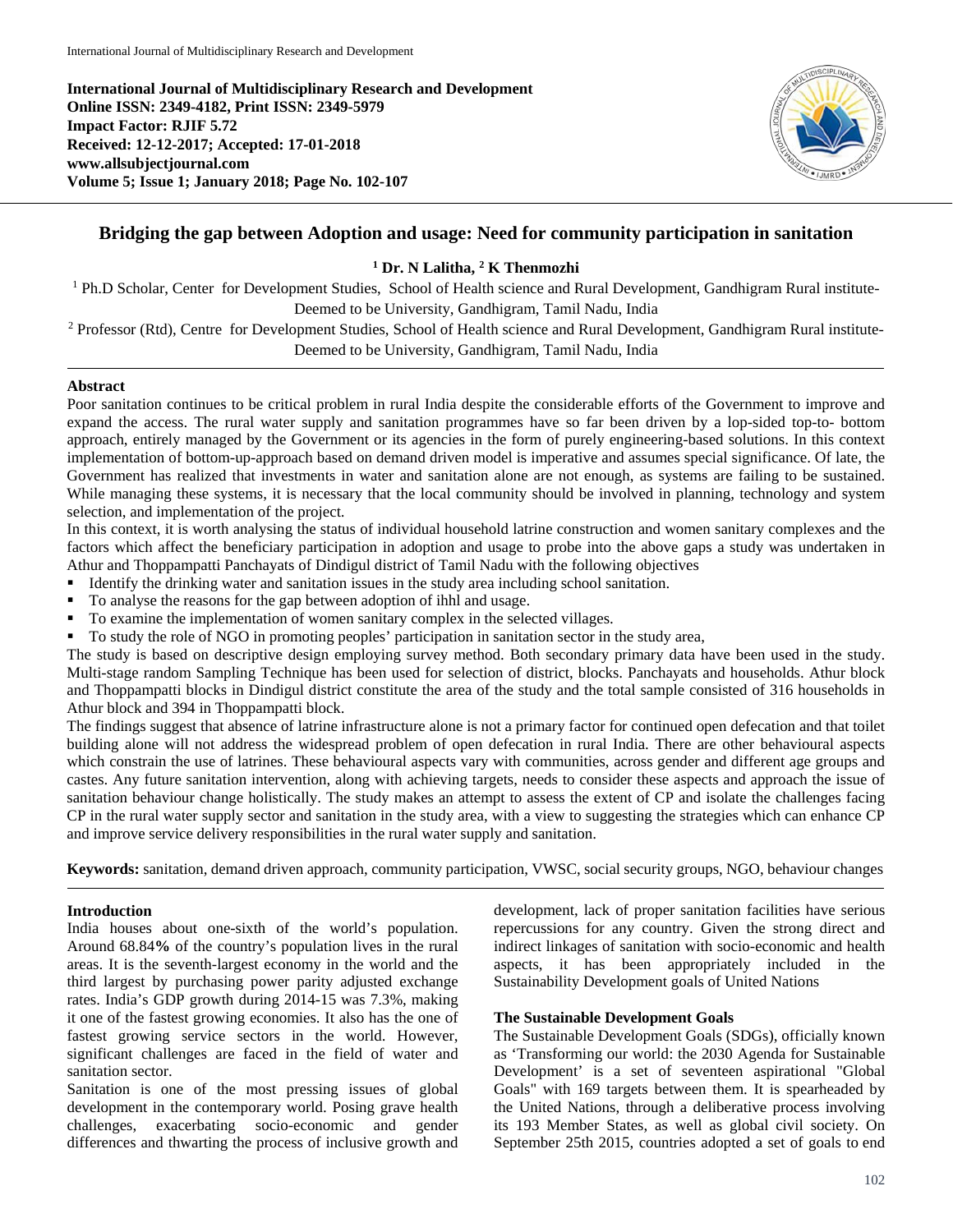poverty, protect the planet, and ensure prosperity for all as part of a new sustainable development agenda. Each goal has specific targets to be achieved over the next 15 years.

The sixth Sustainability goal refers to ensuring access to water and sustainable management of water and sanitation for all. For the goals to be reached, everyone needs to do their part: government, the NGO sector, private sector, civil society and the people.

Drinking water and Sanitation are essential ingredients of healthy life. Poor water supply and sanitation services continue to be critical problems in rural India despite the considerable efforts of the Government to improve and expand the access. The results have not been commensurate with the needs and huge investments made in this sector. In the post globalization scenario, water and sanitation have become important agendas for developing countries like India.

## **Gap between usage and access-NSS Findings on Rural Sanitation Coverage**

It has mentioned, in its 65th report on housing amenities in India in 2008-09 (up to June 2009), that 65.2 per cent rural households and 11 per cent urban households have no latrine facility. This report found that there was a lot of gap between usage and access. There are also many sustainability issues involved in the implementation process.

### **Background of the study**

In 2011 sanitation coverage globally was 64 %. While open defecation is declining across the globe, 15 % (one billion) of the global population still defecate outdoors (UNICEF 2013). While some countries have reduced open defecation to only a few per cent, India and 26 other countries remain with more than a quarter of their populations practicing open defecation. Among the one billion defecating in the open globally, 66 % of them live in India. Nearly all (92 %) of these Indians live in rural areas (WHO 2013).

Despite concerted government efforts for the last three decades to promote sanitation, India has barely managed to achieve its Millennium Development Goal sanitation target to halve the proportion of the world's population without access to safe drinking water and basic sanitation by 2015. It is estimated in India's Twelfth five Year Plan that in India 2.4 billion people lack access to basic sanitation services.

Sanitation Coverage - Scale of problem in Rural India

More than 50% of Indians, especially in the rural areas continue to defecate in the open. Inspite of the efforts of the Government, sanitation remains unsolved and getting aggravated The current status of sanitation in India is reflected in the extract below from Joint Monitoring Programme (JMP) of the WHO and UNICEF (JMP 2015):

The sanitation coverage in India increased from 1% in 1981 to 9% in 1991 to 22% in 2001. In 2011 also, the Census reported the coverage to be around 31% (Joint Monitoring Programme (JMP) of the WHO and UNICEF (JMP 2015). In order to ascertain the facts, the States were asked to conduct household baseline data in 2012. As per this data (2012- 2013), the coverage was found out to be 38.81%. Two states Sikkim and Kerala have toilet coverage of over 95%.

#### **Distinct phases policy of rural sanitation**

Since the initiation of a planning framework in India, policy and programmes of rural sanitation have exhibited three distinct phases. The first phase of little over three decades was one, where adequate attention was not paid to rural sanitation. The second phase from the mid-1980s till 1999 was a middle period, with a hardware focus of subsidizing toilets for poor households. From 1999 began the period of third phase marking a change in approach - a period of more intensive engagement with increasingly higher levels of funding. The hardware focus was underplayed in attempting a balance between the need for behaviour change and continuing assistance to the poor for toilet construction.

**Table 1:** status of sanitation in India

|                      | <b>Sanitation coverage</b> |      |               |      |               |
|----------------------|----------------------------|------|---------------|------|---------------|
|                      | Urban $(\% )$              |      | Rural $(\% )$ |      | Total $(\% )$ |
|                      | 1990                       | 2015 | 1990          | 2015 | 1990          |
| Access to sanitation | 71                         | 90   |               | 39   | 25            |
| Improved facilities  | 49                         | 63   |               | 28   | 17            |
| Shared facilities    | 16                         | 21   |               |      |               |
| Other improvements   |                            |      |               |      |               |
| Open defecation      | 29                         | 10   | 91            |      |               |

*Source***:** SACOSAN VI, 2012

### **Milestones: Spirit of Total Sanitation Campaign**

In India, rural sanitation is a state subject. However, the efforts of the states are supplemented by the Central Government through technical and financial assistance under the Central Rural Sanitation Programme (CRSP), launched in 1986. Keeping in view the experiences of the central and state governments, civil society groups and other implementing agencies, in 1999, as parts of reform initiatives CRSP was improved and titled as Total sanitation Campaign (TSC) to change into a demand driven and people centered programme. There was a shift from a high subsidy to a low subsidy regime. TSC is one of the eight flagship programmes of the Government of India

Along with subsidies to help households below poverty line (BPL) to build latrines, the new programme was improved to make it participatory and community driven. Sensitising and mobilising the community through Information, Education and Communication (IEC) was the major new feature of the programme. The results were not particularly satisfactory despite the new emphasis. Over 11 years of the TSC execution, households with a toilet in rural areas increased from 21 % in 2001 to 40.4 % in 2012, (Miinistry of Rural Development 2012). However, data suggest that 20 % of rural toilets were not working. In 2012, with further modification to the strategy, goals, and funding reallocation, the GOI renamed the TSC as Nirmal Bharat Abhiyan (NBA). Under the NBA, BPL households as well as families considered poor but without BPL cards are being targeted with higher government financial subsidies for installing a sanitation facility with the goal of 100 % sanitised villages in which no one open defecates. Currently Nirmal Bharat Abhiyan is rebranded as Swachch Bharat Mission.

Development experience over the last few decades and the increased concern of international funding agencies and NGOs in social sector have made community involvement an inevitable part of the development process. Since water and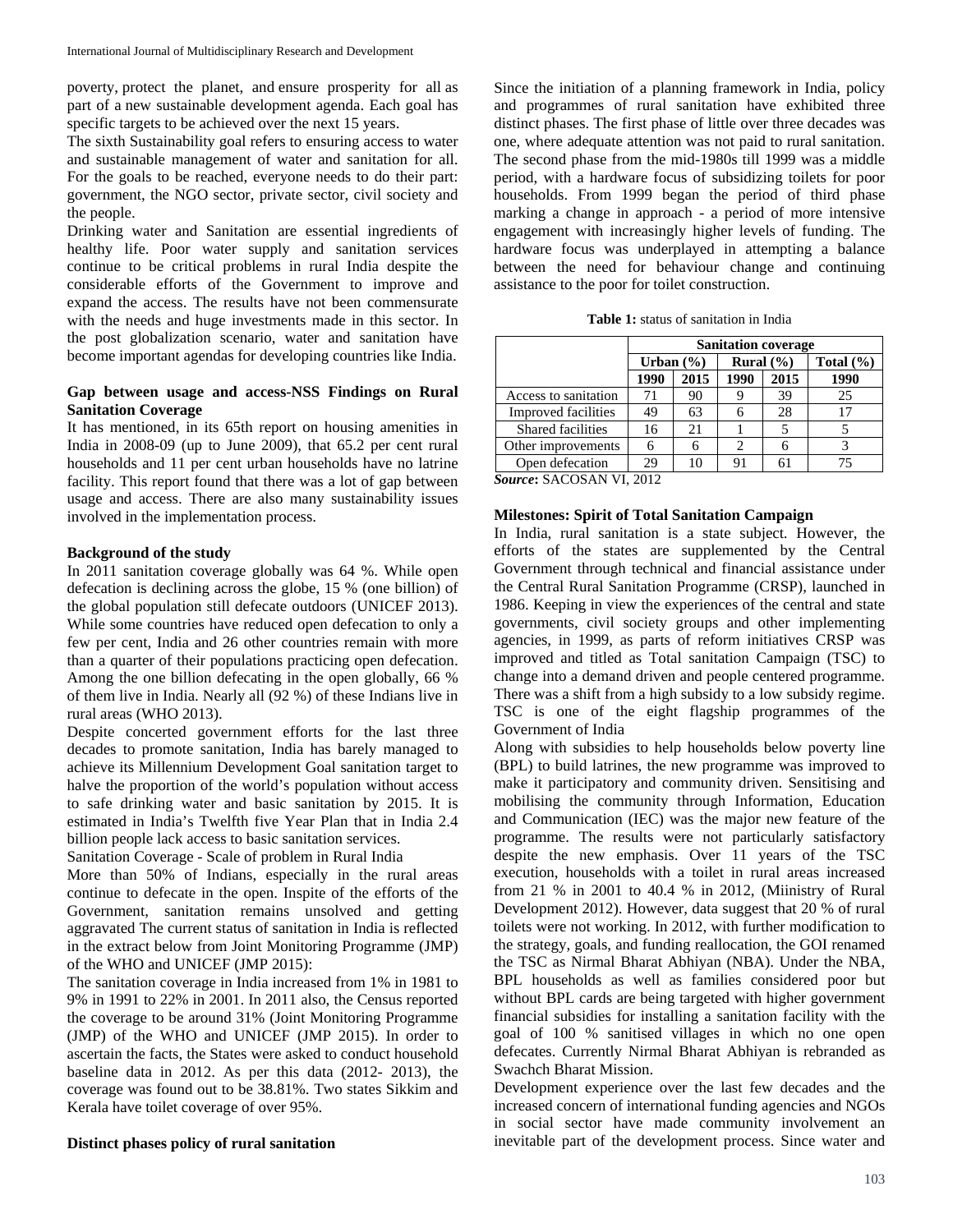sanitation are basic needs, it was assumed for a long time that the responsibility of the provision of water supply should be entrusted to the government. But, the fiscal crisis of the governments combined with structural adjustment programmes compelled most of the developing countries to look for alternatives in water supply management. Community-based development schemes emerged as a solution to the problems which came across in the state management of the resources. Participation of beneficiaries in the project implementation is supposed to make the development demand-driven and effective Of late, the Government has realized that investments in water and sanitation alone are not enough, as systems are failing to be sustained. While managing these systems, it is necessary that the local community should be involved in planning, technology and system selection, and implementation of the project. The rural water supply and sanitation programmes have so far been driven by a lop-sided top-to- bottom approach, entirely managed by the Government or its agencies in the form of purely engineering-based solutions. In this context implementation of bottom-up-approach based on demand driven model is imperative and assumes special significance. The objectives of CP in the context of water and sanitation projects includes sharing project cost, increasing projects efficiency, project effectiveness, and increasing community empowerment.

Hence, in the wake of decentralized planning process the state governments devolved the responsibility of providing basic necessities to local organizations. Under the new initiative of community water supply schemes, the beneficiary groups are responsible for planning, technology selection, and installing rural water supply facilities. Operation and maintenance of the structures created in the projects is also the responsibility of the beneficiaries. Therefore there is need to examine the community participation in drinking water and sanitation management and find out the gaps that characterize drinking water and sanitation sector. In this context, it is worth answering the status of individual household latrine construction and women sanitary complexes and the factors which affect the beneficiary participation in communitymanaged rural sanitation schemes. To probe into the above gaps a study was undertaken in Athur and Thoppampatti Panchayats of Dindigul district of Tamil Nadu with the following objectives

## **Objectives of the study**

The main objectives of the present study are as follows:

- To identify the drinking water and sanitation issues in the study area including school sanitation
- to analyse the reasons for the gap between adoption of IHHL and usage
- To examine the implementation of women sanitary complex in the selected villages
- To study the role of NGO in promoting peoples' participation in sanitation sector in the study area,

#### **Methodology**

The study is based on descriptive design employing survey method. Both secondary primary data have been used in the study. Multi-stage random Sampling Technique has been used

for selection of district, blocks. Panchayats and households.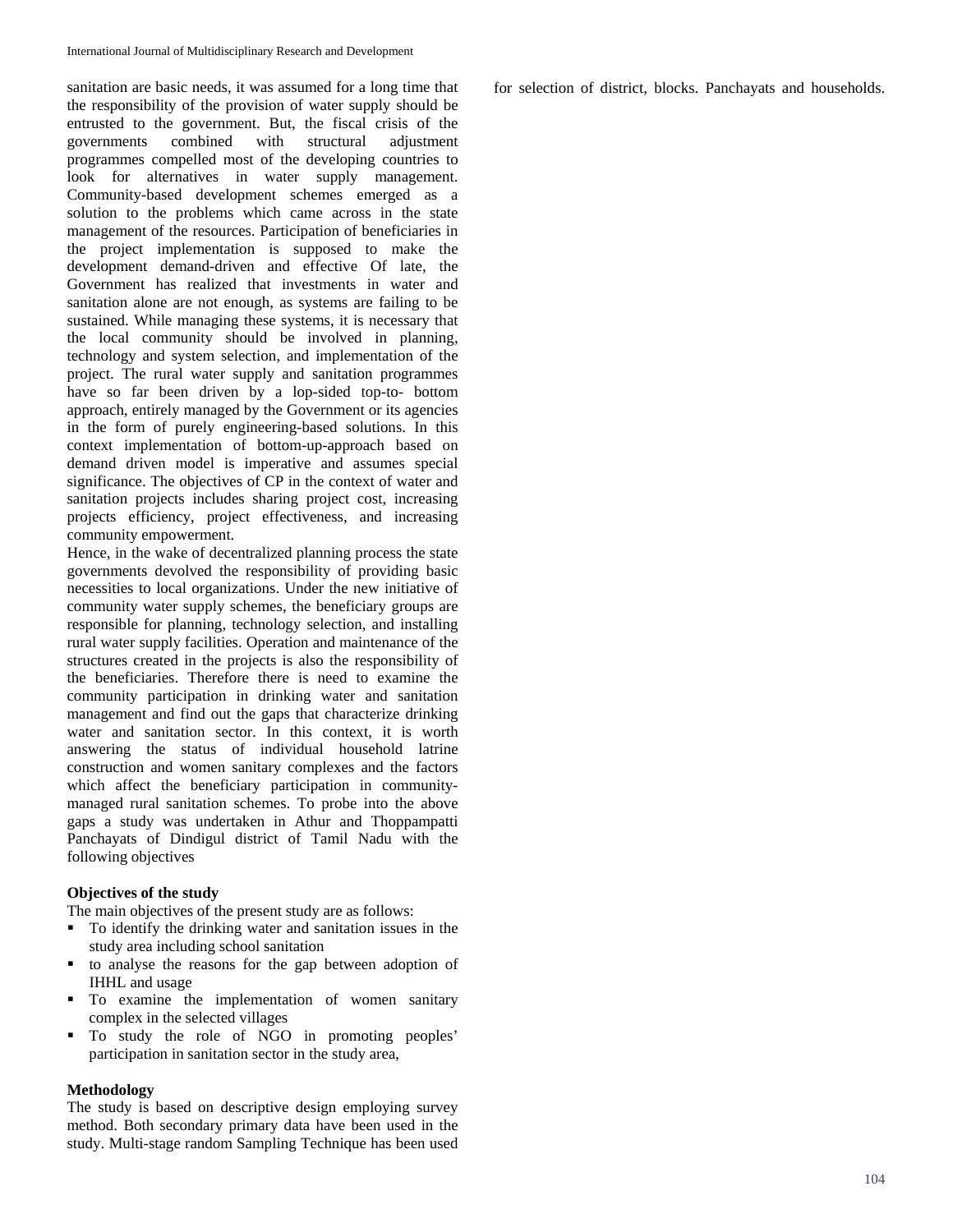Athur block and Thoppampatti blocks in Dindigul district constitute the area of the study and the total sample consisted of 316 households in Athur block and 394 in Thoppampatti block.

Information and data were collected from all stakeholders. An observation checklist was included in the structured interview schedule for households. The tools for data collection included Interviews, Focus Group Discussions and observation checklist for the Panchayat area and women Sanitary Complex (CSC)

#### **Findings of the study**

Lack of access to a latrine was stated as the primary reason for practicing open defecation (OD) by the people, and lack of cash income on the part of economically poor families was the most stated reason for not opting to install a GOI subsidized latrine, despite the GOI subsidy (valued at Rs.12,000). Since participation in the TSC requires making a small contribution to toilet construction they are unwilling to participate in toilet construction. Focus Group Discussion also revealed that corruption is also an important reason for not availing government subsidy.

### **Access to sanitary latrine**

**Table 2:** Latrine construction – Latrine usage – Athur block

| <b>Total</b><br>households | <b>THHL</b> | <b>HH</b> using<br>latrine | <b>HHs</b> not<br>constructed<br><b>latrines</b> |
|----------------------------|-------------|----------------------------|--------------------------------------------------|
| 115<br>Alamaruthupatti     | 102 (88.70) | 96 (94.12)                 | 13 (11.30)                                       |
| 53                         | 53 (100)    | 49 (92.45)                 |                                                  |
| 53                         | 46 (86.79)  | 40 (86.96)                 | 7 (15.21)                                        |
| 25                         | 23 (92.00)  | 18 (78.26)                 | 2(8.00)                                          |
| 40                         | 19 (47.50)  | 17 (89.47)                 | 21 (52.50)                                       |
| 30                         |             |                            | 30 (100)                                         |
| 316                        |             | 220 (90.53)                | 73 (23.10)                                       |
|                            |             |                            | 243 (76.90)                                      |

*Source***:** Field data

Out of 316 households in Athur block, 76.90 per cent of the households have access to individual household latrines and 90.53 of the them use the facility. There was only one village where all the households had constructed toilets and 92.45 per cent of the Households used the toilets at the time of survey. Among the 6 panchayats selected for the study, Kallikkampatti panchayat in Athur block has the dubious distinction of cent per cent result (Table 2) in IHHL construction; Seevalsaragu panchayat shows the worst result of no IHHL at all. It is found that 23.10 per cent of the households do not have individual Household latrines in Athur block as against 38.32 per cent in Thoppampatti block.Table 3)

Among the households who have constructed latrines in Athur block, 90.53 per cent use the toilet as against 51.03 per cent in the case of Thoppampatti block. Among the households who have constructed latrines in Athur block, 9.47 per cent do not use the toilet as against 48.97 per cent in the case of Thoppampatti. The main reason for not using toilets after construction were related to quality of construction, shortage of water, inadequate mobilisation to generate awareness about

usage of toilets and an apprehension that toilets make their house dirty.

**Table 3:** Adoption- usage Thoppampatti block

| Panchayats    | <b>Total</b><br>households | <b>IHHL</b> | <b>HH</b> using<br>latrine | <b>HHs</b> not<br>constructed<br><b>latrines</b> |
|---------------|----------------------------|-------------|----------------------------|--------------------------------------------------|
| Mettipatti    | 20                         | 12(60.00)   | 4. (33.33)                 | 8(40.00)                                         |
| Vivathampatti | 23                         | 10 (43.48)  | 6(60.00)                   | 13 (56.52)                                       |
| Vellampatti   | 19                         | 6(31.58)    | 4(66.67)                   | 13 (68.42)                                       |
| Mollampatti   | 16                         | 13 (81.25)  | 5(38.46)                   | 3(18.75)                                         |
| Manoor        | 83                         | 50 (60.24)  | 19 (38.00)                 | 33 (39.76)                                       |
| Korikadavu    | 31                         | 25(80.65)   | 18. (72.00)                | 6(19.35)                                         |
| Thumbalapatti | 38                         | 33 (86.84)  | 20. (60.61)                | 5(13.16)                                         |
| Vagarai       | 38                         | 11 (28.95)  | 9(81.82)                   | 27 (71.08)                                       |
| Porulur       | 71                         | 44 (61.97)  | 14 (35.90)                 | 27 (38.03)                                       |
| Thoppampatti  | 55                         | 39 (70.90)  | 25(64.10)                  | 16(29.10)                                        |
| Total         | 394                        | 243 (61.68) | 124 (51.03)                | 151 (38.32)                                      |

- Out of 394 households in Thoppampatti block 61.68 per cent of the households have access to toilets, but about 51.03 per cent of the households do not use them. Water related reasons accounted for around 50% of reported reasons around 23% of the households do not use as they are 'Not accustomed to using it'.
- Majority of the households (56.07 per cent) in both Alamaruthupatti panchayat of Athur block and Manoor panchayat of Thoppampatti (80 per cent) block constructed the latrines with government subsidy.
- The study reveals that Athur block has implemented the sanitation programmes more effectively compared to Thoppampatty block due to community participation in planning and implementation.
- Inspite of the water scarcity, Athur block has performed better through rational usage by the people. Inspite of the water facilities (rivers flow through the block) Thoppampatti block failed to implement the sanitation programmes.
- Findings also reveal that providing infrastructure does not ensure usage when there are significant and culturally engrained behavioural barriers to using latrines. Future sanitation programmes in rural India need to focus on understanding and addressing these behavioural barriers.

## **Nirmal Gram Puraskar**

To encourage Panchayat Raj Institutions (PRIs), block and districts to take up sanitation promotion, a post achievement, award-cum-fiscal incentive scheme, 'Nirmal Gram Puraskar' (NGP) was initiated in October 2003. The eligibility criteria for the PRIs to receive NGP include:

Gram Panchayats, Blocks and Districts, which achieve 100% sanitation coverage in terms of:

- 100% sanitation coverage of individual households
- 100% school and anganwadis sanitation coverage
- Free from open defecation and
- Clean environment maintenance (liquid and solid waste management)

Nirmal Puraskar Award: Four out of 6 sample panchayats received the award in Athur block; only one out of 10 sample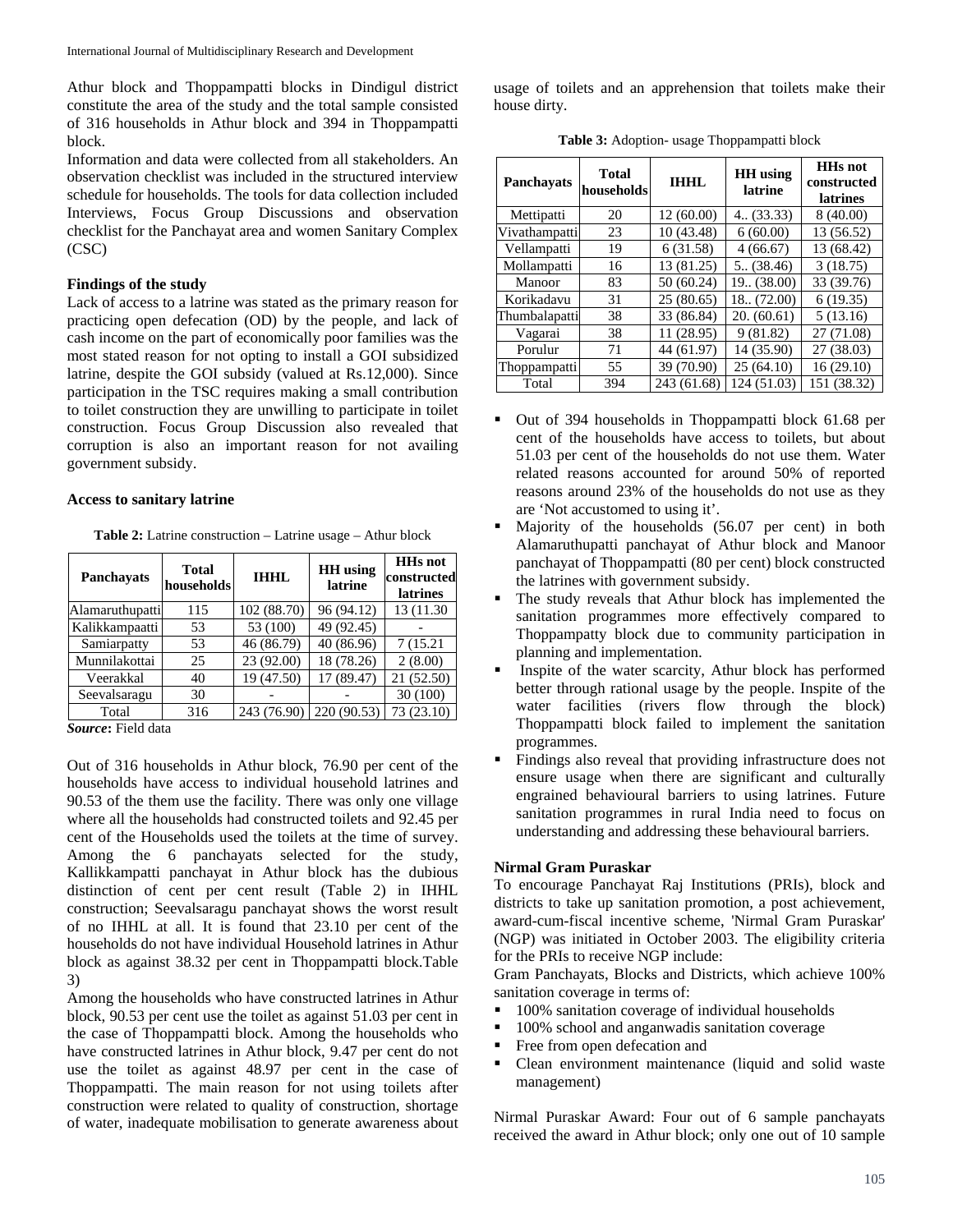panchayats received the award in Thoppampatti block. Several panchayats struggle to sustain the open defecation free status as drought created acute water shortage in villages.

#### **Sanitation in Schools in the study area**

Sanitation in schools has been a challenge, both in terms of provision of toilet infrastructure as well as in terms of operation and maintenance. Under the new arrangement, from 2nd October 2014, this responsibility has been transferred from the Ministry of Drinking Water and sanitation to the Department of School Education and Literacy, Ministry of Human Resource development which is responsible for school education.

The Swachh Bharat Swachh Vidyalaya campaign is the national campaign driving 'Clean India: Clean Schools'. A key feature of the campaign is to ensure that every school in India has a set of functional toilets separately for girls and boys and well maintained water, sanitation and hygiene facilities. This includes a combination of technical and human development components that are necessary to produce a healthy school environment and to develop or support appropriate health and hygiene behaviour.

However it is found that 50 per cent of the schools in Ahur block and 60 per cent of the schools in Thoppampatti block do not have exclusive toilets for girls (Table). Non availability of toilets for girl children is a concern.

| <b>Table 4:</b> toilets for girls |  |  |  |  |
|-----------------------------------|--|--|--|--|
|-----------------------------------|--|--|--|--|

| <b>Block</b> | <b>Number</b><br>of schools | <b>Combined</b><br>toilet | <b>Exclusive</b><br>toilets for girls |
|--------------|-----------------------------|---------------------------|---------------------------------------|
| Athur        | 14                          | 7 (50)                    | (50)                                  |
| Thoppampatti | 20                          | 12 (60)                   | 8 (40)                                |
| Total        | 34                          | 19 (55.88)                | 15 (44.12)                            |
| $\sim$<br>.  |                             |                           |                                       |

*Source***:** Field data

#### **Women sanitary complex**

Any sanitation programme without providing women a lead role cannot achieve a holistic and lasting impact. Sanitation is critical to women's health and is a matter of dignity. Lack of sanitation facilities often forces women to restrict themselves by reducing and controlling their diet, which leads to nutritional and health impacts.

A strengthened role for women is imperative to promoting sustainable sanitation. Therefore, it is imperative to have women participate to find workable solutions for their situation not just in the design, building and maintenance of sanitation but also representation at the policy level decisions and management of the programmes.

In this context women sanitary complex functioning in Alamaruthupatti in Athur block assumes special significance. Integrated Women Sanitary Complexes with sanitary napkin incinerators is found in the panchayat, The complex consists of latrines, bathrooms and washing platforms with piped water supply facilities. The complex also has latrines for the physically challenged disabled, old age and latrines for children and are run by panchayat. There is a Caretaker appointed by the panchayat, who takes care of the daily maintenance of the complex. The person is paid around Rs. 1000 a month. Funds towards salary and purchase of other materials like phenyl, bleaching powder, etc. for day-to-day

maintenance is raised from the users. An amount of Rs. 2 is charged from each user.The collected money is kept in the Panchayat office. An average of Rs. 3000/- is collected every month and the money is used to meet the salary of the care taker and for the purchase of materials for maintenance.

Following are the reasons for the success of women sanitary complex at Alamaruthupatti

- **Community participation is the main reason for the** successful functioning of the WSC.
- It is a female headed panchayat and the Panchayat President is interested in the health of women. The Panchayat President is the key motivating factor behind the success of the scheme. Proper arrangement is made for the day-to-day maintenance of the sanitary complex.
- The Panchayat President has attended 'training on sanitation drinking water' organized at Hyderabad and Delhi and has good awareness about the sanitation schemes
- The Panchayat has the support of Gandhigram Trust, a reputed NGO functioning in Athur block. The NGO arranged several exposure visits for the President and the ward members Awareness programmes and IEC campaigns are organized by Gandhigram Trust in Athur block.
- The Social Security Group organized by the Panchayat and NGO keeps constant vigilance and prevents open defecation

The Panchayat has won Gram Nirmal Puraskar award. The Panchayat has also undertaken Solid Liquid Waste Management activities by segregating degradable and non degradable waste.

## **Women Sanitary complexes in Thoppampatti**

There are two Women sanitary complexes in the Manoor village of Thoppampatti block. The river Amaravathi flows through Manoor village. Inspite of the water facilities available in the village, the Panchayat failed to maintain the Women Sanitary complexes and they remain dysfunctional. The main reason for defunct state of the Women sanitary complex in Manoor village are lack of community participation, indifferent attitude of the Panchayat. The users are unwillingness of the user group to pay for usage of the facilities available in the complex, Lack of awareness of women about sanitation and Absence of NGO and Social mobilization in the panchayat.

#### **NGO's Participation in Sanitation Programme**

Access to sanitation is a fundamental need and human right. Sustainable sanitation is an essential ingredient of healthy life. NGOs play an important role in the field of sanitation and hygiene.While it is true that the Government has to play a major role, sanitation sector needs active involvement of NGOs. They are ideally suited to work as a link between the people's felt needs and the planning process. The Government and NGOs have to work in mutually inclusive ways to achieve the results. This is specially truly in sanitation sector because sanitation is a socio cultural matter. In Alamaruthupatti the reputed NGO Gandhigram Trust played vital role in